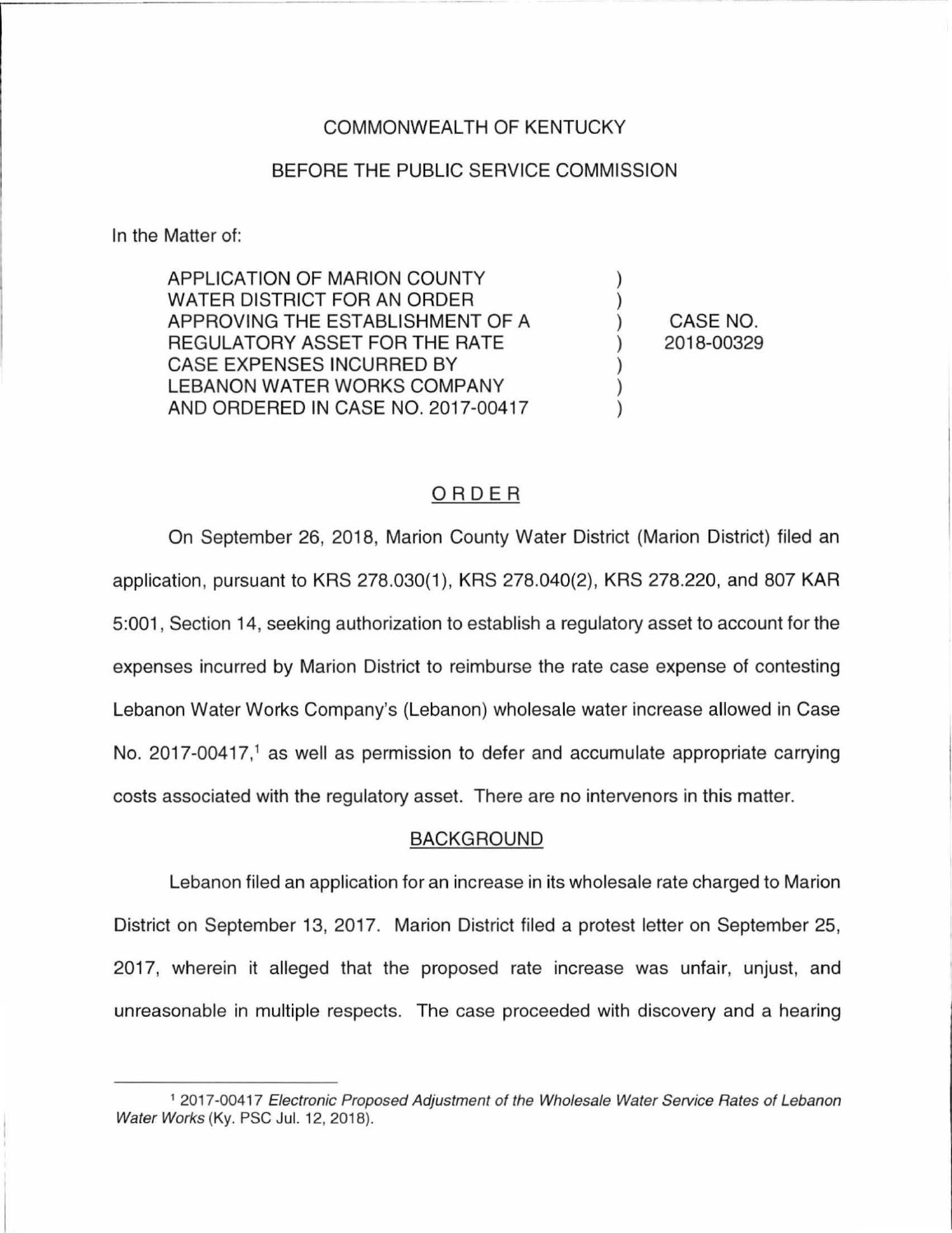before the Commission. By Order dated July 12, 2018, the Commission denied Lebanon's rate case expense as requested in its brief, but instead ordered that the initial estimate of \$72,000 was all that Lebanon could recover from Marion District. As a result of the July 12, 2018 Order, Lebanon includes a monthly surcharge of the amount of \$2,000 for thirty-six months to Marion District's bill. Marion District states that because it is unable to recover this expense through its purchased water adjustment mechanism, it lacks the ability to pass this surcharge on to its customers in a timely manner. Therefore, Marion District is requesting that it be allowed to establish a regulatory asset for the \$72,000 of Lebanon's rate case expense with an allowance for a carrying charge at Marion District's average weighted cost of long-term debt, or 2.502 percent.<sup>2</sup> Marion District further states that it will seek to amortize this regulatory asset as part of its next base rate application.

## **DISCUSSION**

As we noted in Case No. 2008-00436:

A regulatory asset is created when a rate-regulated business is authorized by its regulatory authority to capitalize an expenditure that under traditional accounting rules would be recorded as a current expense. The reclassification of an expense to a capital item allows the regulated business the opportunity to request recovery in future rates of the amount capitalized. The authority for establishing regulatory assets arises under the Commission's plenary authority to regulate utilities under KRS 278.040 and the Commission's authority to establish a system of accounts under KRS 278.220. Historically, the Commission has exercised its discretion to approve regulatory assets where a utility has incurred: (1) an extraordinary, nonrecurring expense which could not have reasonably been anticipated or included in the utility's planning; (2) an expense resulting from a statutory or administrative directive; (3) an expense in relation to an industry sponsored initiative; or (4) an extraordinary or

<sup>2</sup> Application, paragraph 8 and Exhibit 2.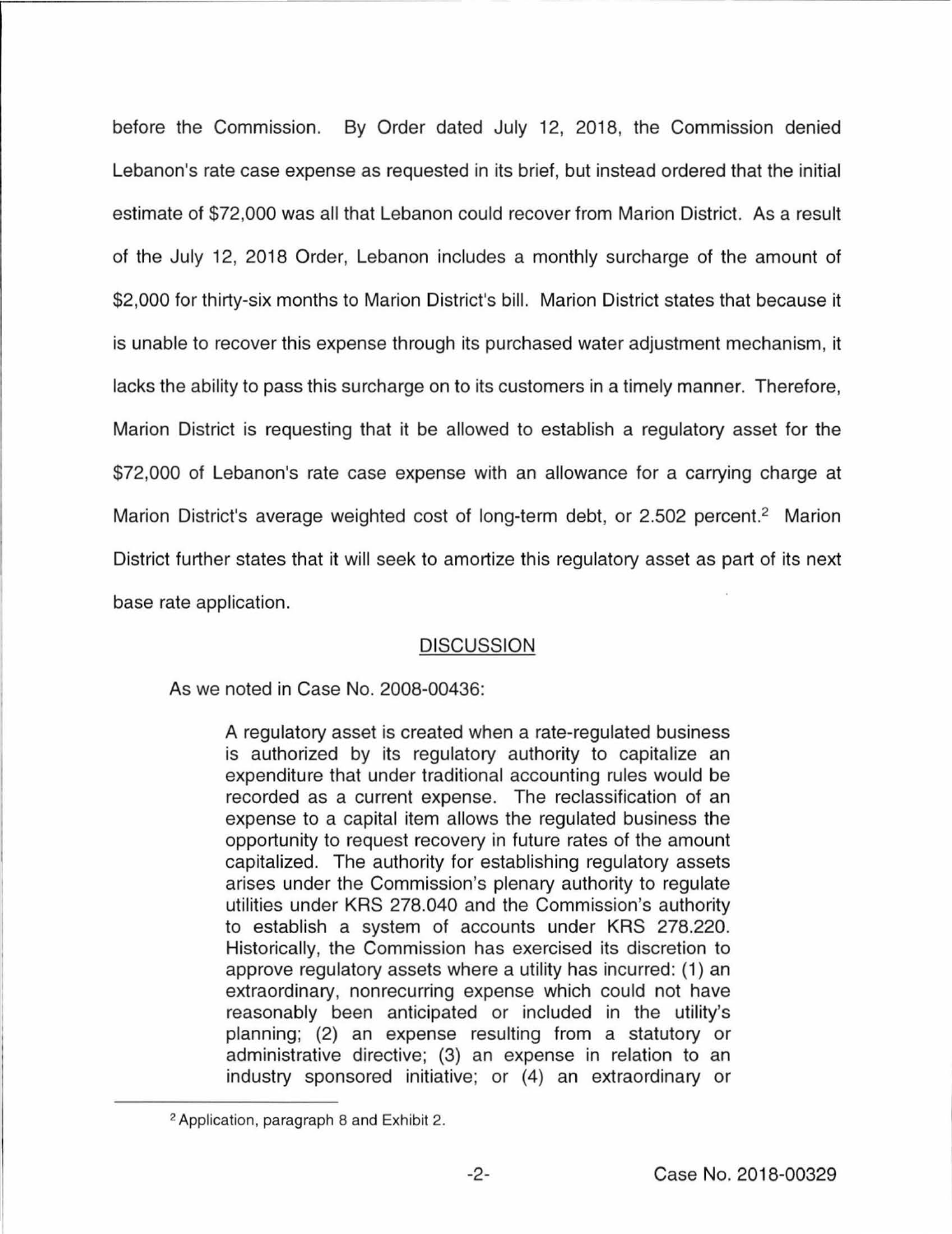nonrecurring expense that over time will result in a saving that fully offsets the cost.<sup>3</sup>

Having reviewed this record and the record in Case No. 2017-00417 and being otherwise sufficiently advised, the Commission finds that Marion District's request for authorization to establish a regulatory asset is reasonable and should be approved. The Commission finds that our decision in applications requesting authority to establish regulatory assets is limited to permitting the utility to establish, for accounting purposes only, deferral accounting to capitalize an expenditure that would otherwise be recorded as a current expense. Our decision in this matter does not touch upon the issue of rate recovery of such costs.

IT IS THEREFORE ORDERED that:

1. Marion District is authorized to establish a regulatory asset for the actual, incremental costs for Lebanon's rate case expense resulting from Case No. 2018-00417.

2. Marion District is authorized to establish a regulatory asset to begin with an initial balance of \$0 and increase each month by \$2,000 for thirty-six (36) months as Marion District pays the rate case expense surcharge to Lebanon. At the end of thirtysix (36) months, the regulatory asset will quit accumulating a principal balance.

3. Marion District is authorized to add a carrying charge to the regulatory asset to account for the time value of money. The carrying charge will be equal to the weighted average of Marion District's long-term debt interest rate, which is 2.502 percent.

4. The regulatory asset accounts established in this case are for accounting purposes only.

<sup>&</sup>lt;sup>3</sup> Case No. 2008-00436, Application of East Kentucky Power Cooperative, Inc. for an Order Approving Accounting Practices to Establish a Regulatory Asset Related to Certain Replacement Power Costs Resulting From Generation Forced Outages (Ky. PSC Dec. 23, 2008) at 3-4.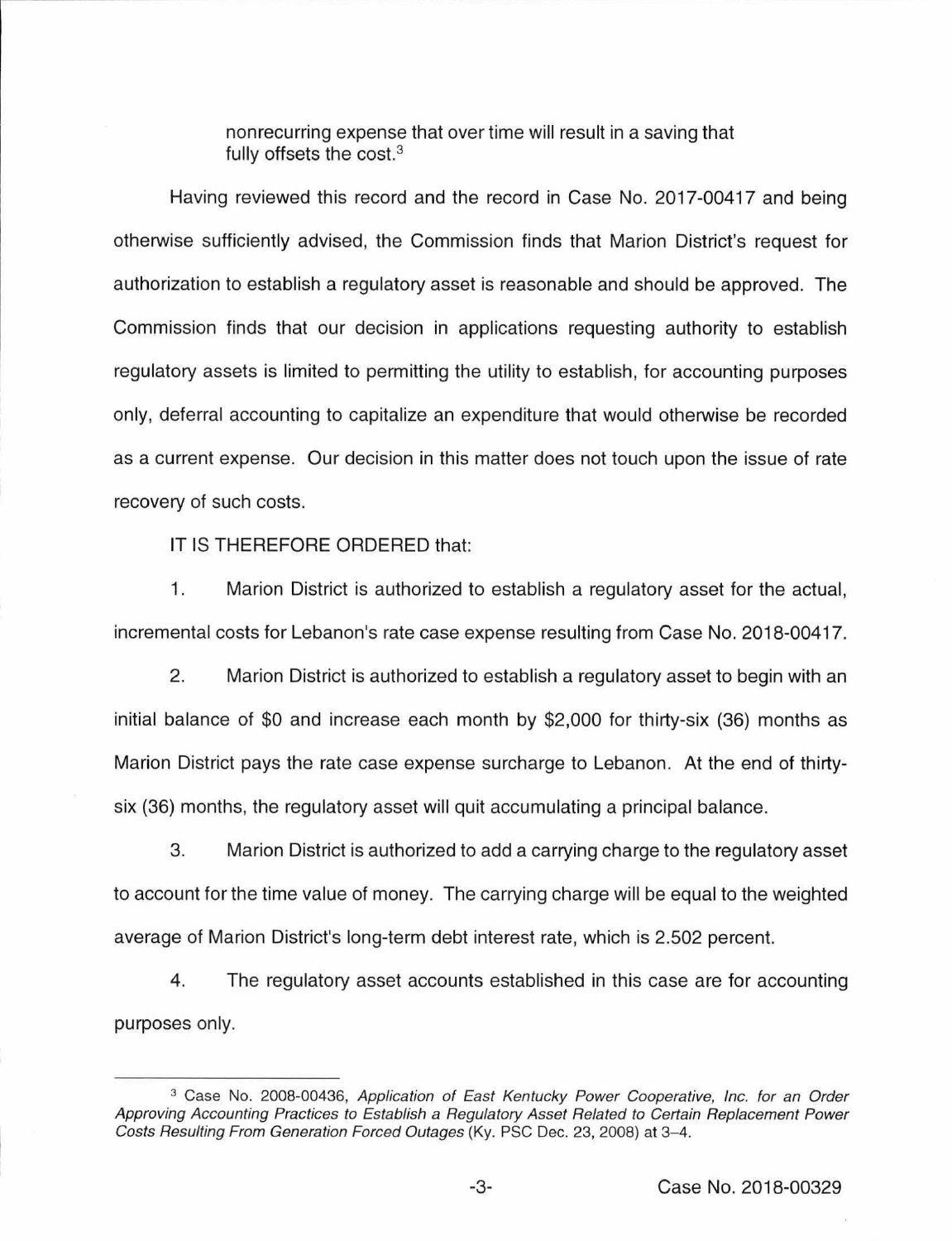5. This case is closed and removed from the Commission's docket.

# [REMAINDER OF PAGE INTENTIONALLY LEFT BLANK]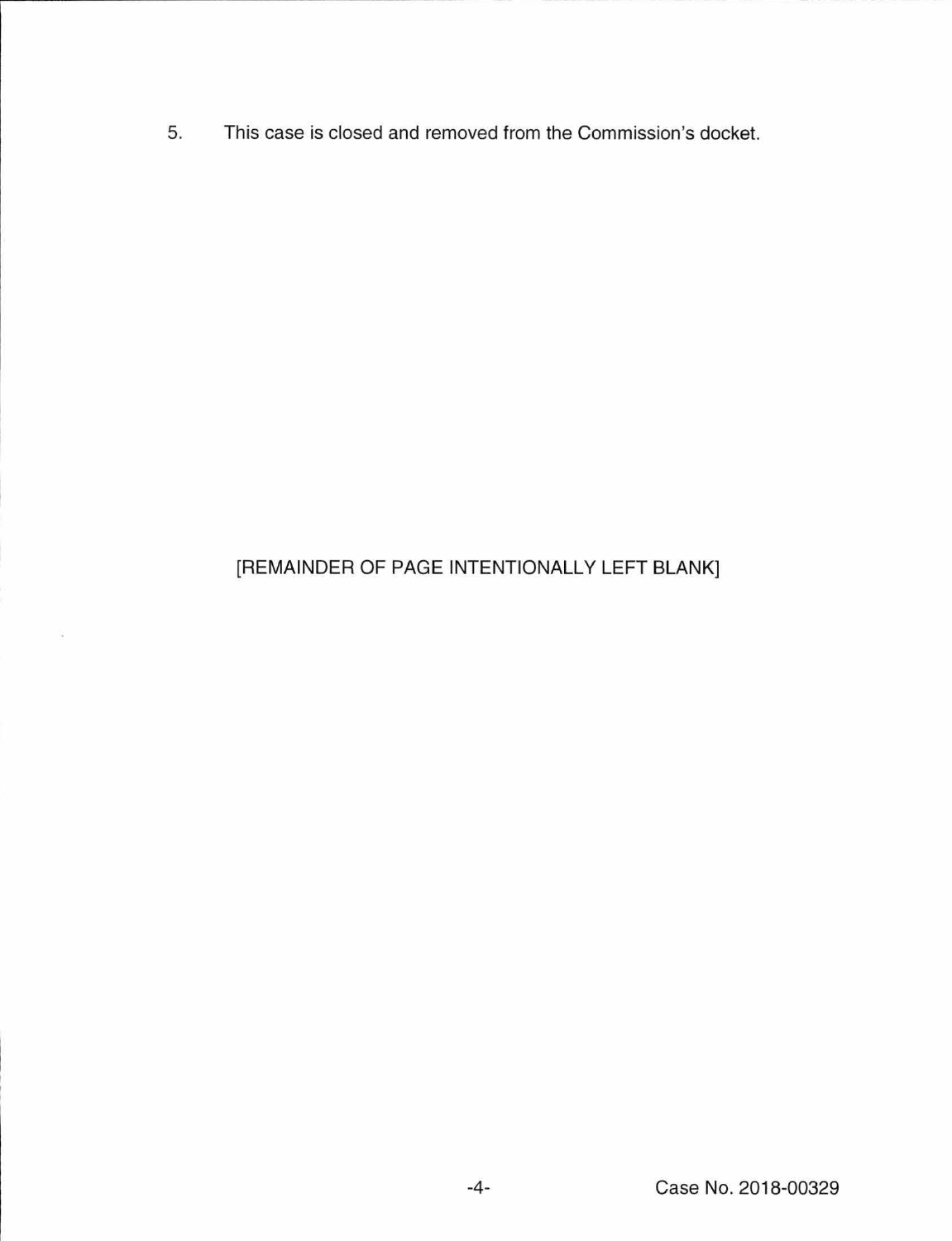By the Commission



ATTEST:

Lure R. Punson

Case No. 2018-00329